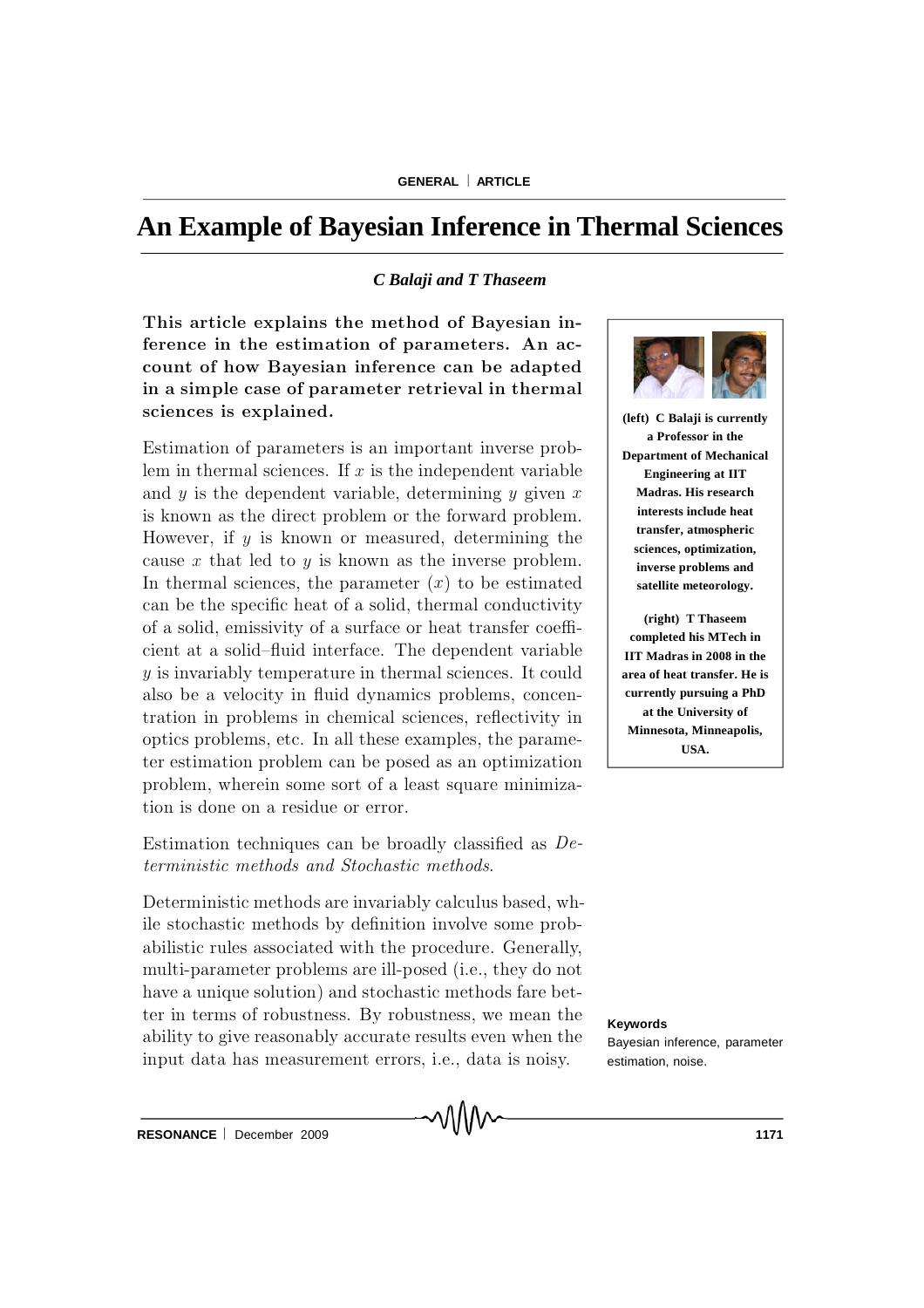#### **GENERAL | ARTICLE**

However, they require generation of a large amount of data for the forward calculations (in the parlance of parameter retrievals, the direct problem in also known as the forward model). Hence, stochastic techniques are normally data driven.

The widely-used stochastic techniques include Genetic Algorithms (GA), Bayesian inference, Simulated Annealing (SA) and Artificial Neural Networks (ANN). Genetic Algorithms (GA) work on the basis of natural selection and mimic the process of biological evolution. Probabilistic rules are used to choose parents from an initial set of solutions to mate and produce offsprings (new solutions). As the iterations progress, the average fitness of the population as a whole increases, and all candidate solutions will be close to the final solution (parameter set) we are seeking. Simulated annealing is a search technique where probabilistic rules are employed to decide whether a subsequent iterate is acceptable. The procedure mimics the process of annealing where we deliberately slow down the cooling process in order to obtain the final material structure of interest. The ANN method tries to mimic the learning process of the human brain and works by training a large set of forward calculations in order to correlate the output against the input. In the retrieval or testing phase, the measured output is compared with the trained data base to 'extract' the parameters of interest. In ANN, often GA, SA and sometimes even Bayesian are used to obtain the weights. The output in an ANN is typically a weighted average of the inputs and this is similar to performing non-linear regression.

Bayesian inference is again a stochastic method of estimating parameters using what is known as a statistical inference. Herein, evidence or observations or measurements are used to update or to newly infer the probability that a hypothesis may be true. The name Bayesian inference comes from the frequent use of Bayes's theorem in the inference process. See *Box* 1.

#### Box 1. Thomas Bayes

English theologian and mathematician Thomas Bayes (1702-1761) has greatly contributed to the field of probability and statistics. His ideas have generated lot of controversy and debate among statisticians over the years. He is known to have published two works: Divine Benevolence, or an Attempt to Prove That the Principal End of the Divine Providence and Government is the Happiness of His Creatures (1731), and An Introduction to the Doctrine of Fluxions, and a Defence of the Mathematicians Against the Objections of the Author of the Analyst, in his lifetime. Throughout his life, Bayes was very interested in the field of mathematics, more specifically, the area of probability and statistics. Bayes is believed to be the first to use probability inductively. He also established a mathematical basis for probability inference.

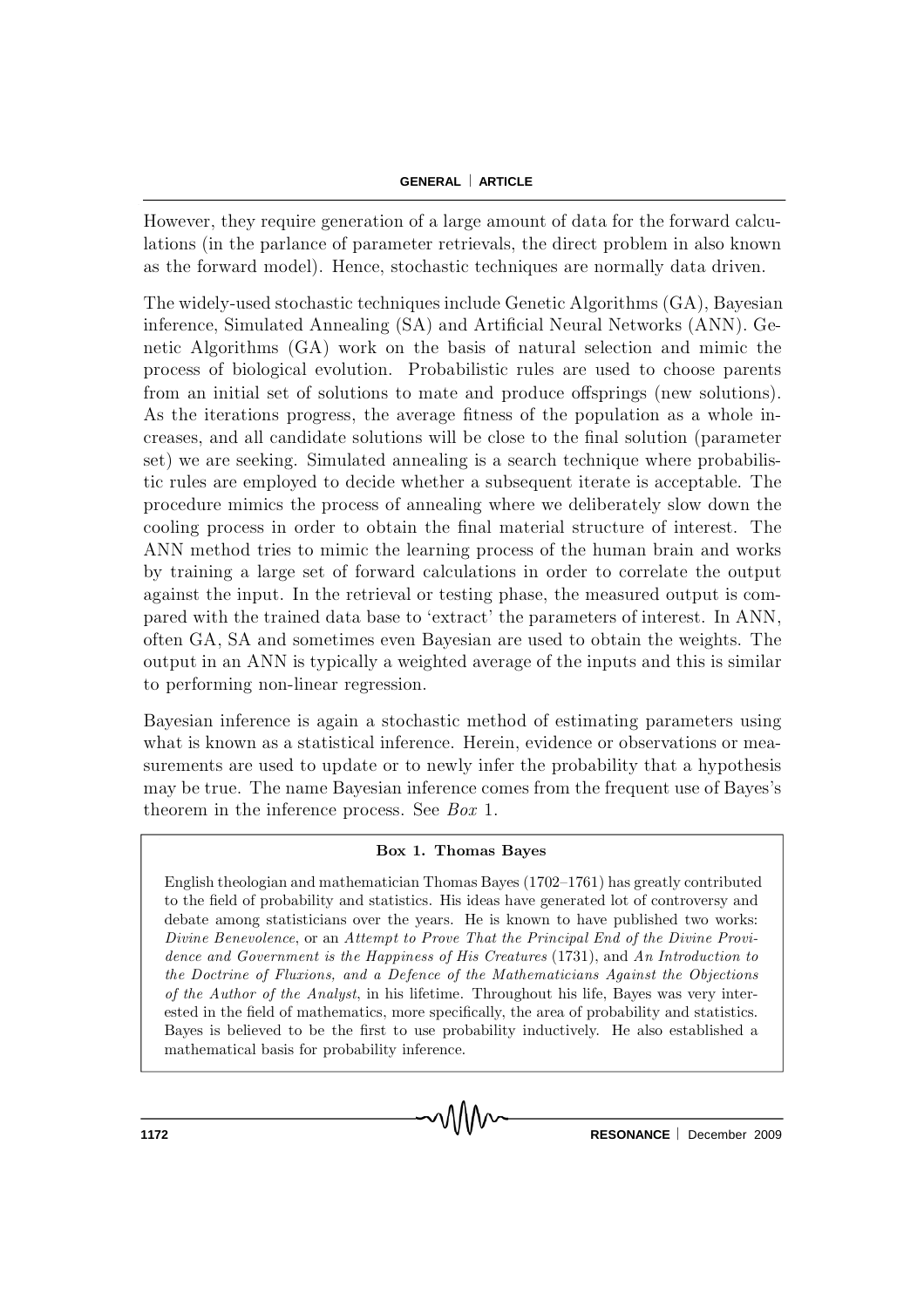#### B ay esian In feren ce

In what follows, we will look at the use of Bayes's theorem to develop a technique for the estimation of parameters. This is known as Bayesian inference, which is one of the emerging techniques in solving parameter estimation problems. This method is based on using probability to represent all forms of uncertainty in the problem. The Bayes's theorem to relate the experimental data  $y$  and the parameters  $x$  for continuous random variables can be formally stated as follows:

$$
P(x/y) = P(y/x) * P(x)/P(y),
$$
 (1)

where  $P(x/y)$  is the posterior probability density function,  $P(y/x)$  is the likelihood function or the forward model,  $P(x)$  is the prior probability density function, and  $P(y)$  is the normalizing constant.

The posterior probability density function (PPDF) is the probability that the variable(s) x caused the measurement vector y, while  $P(y/x)$  is called the likelihood function.

The likelihood function is a concept that is of fundamental importance. For a given y, the joint probability density is given by  $P(y/x)$  which in effect can be considered to be a function of x, because the data y is the same for all values of x and is also known. The likelihood function is a point function. In a typical problem in thermal sciences, y is invariably a set of temperatures and x is a parameter to be estimated or retrieved, say, emissivity or specific heat or thermal conductivity. The likelihood function is arrived at by computing the temperatures for assumed value of the parameter(s) and then evaluating the 'error' (mostly in a least squares sense) with respect to the measured temperatures. This 'error' is represented as a probability density function  $P(y/x)$  by employing a suitable form, say a Gaussian or log-normal of the distribution. The  $P(y/x)$  thus generated is known as the likelihood function. The solution to a forward problem will give us  $y(x)$ . However, because of measurement errors and because of the fact that none of the sampled values of  $x$  may exactly coincide with the final solution,  $P(y/x)$  will generally be less than 1. It is instructive to mention here that  $P(y/x)$ will be more for those values of  $x$  that are close to the solution (i.e., the true value of  $x$ ). If the sample size (for example the number of temperature measurements) is large, then the likelihood function becomes very sharp and usually has a clear peak. The value of  $x$  at which the maximum of the likelihood function occurs is known as the Maximum Likelihood Estimate (MLE), a very potent estimator. However, the MLE is arrived at without any consideration of the 'prior' and is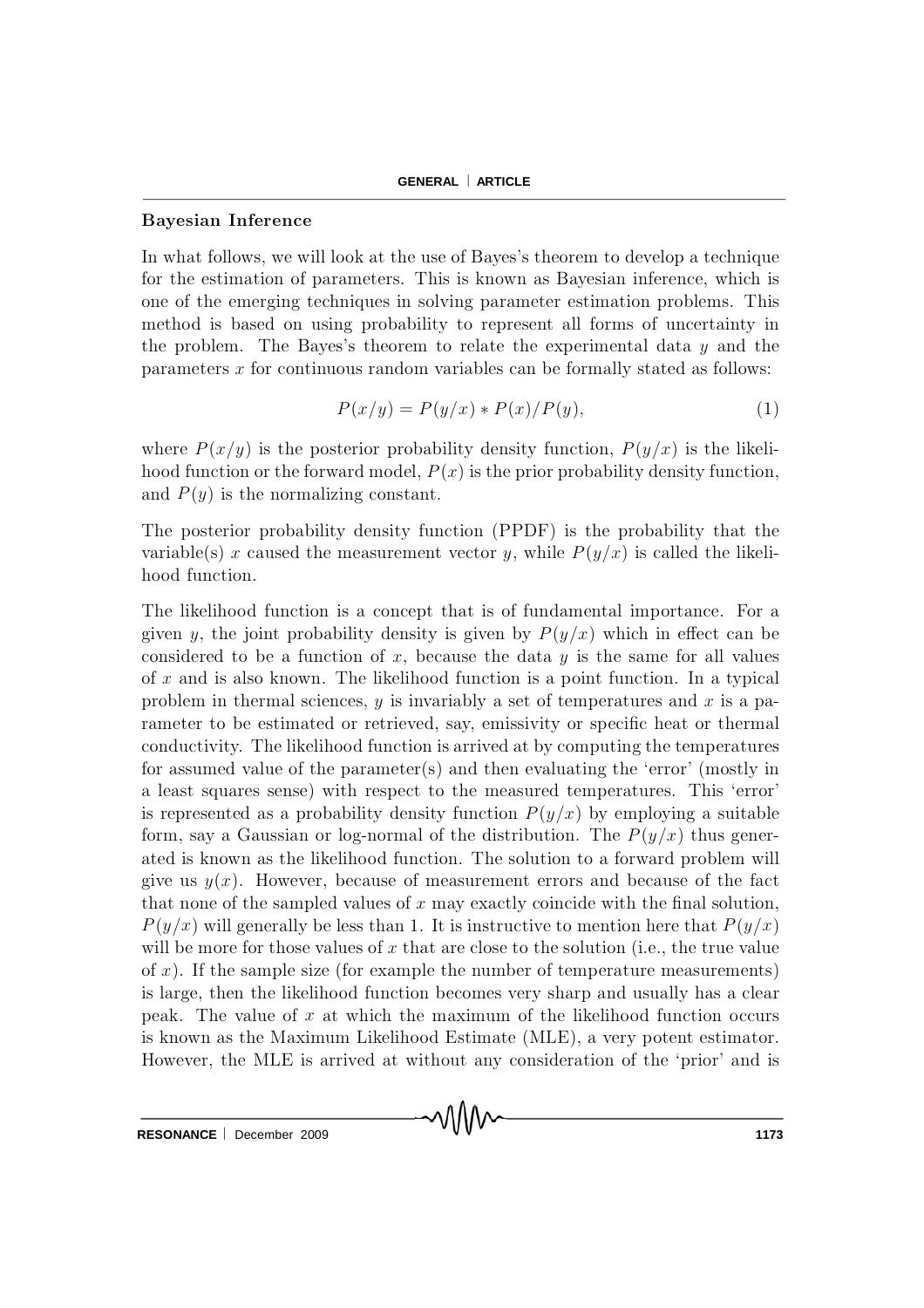#### **GENERAL ARTICLE**

akin to least squares regression. Under certain conditions, it can be shown that the MLE approximately minimizes the variance.

 $P(x)$  represents our prior knowledge of x. Stated explicitly,  $P(x)$  represents our knowledge about  $x$  even before the measurements are made. The prior represents the subjective part of the Bayesian and can be extremely valuable when one is confronted with high-dimensional problems. A high-dimensional problem, by definition, is one in which the number of parameters is much larger compared to the size of the data vector. Such problems are mathematically ill-posed as different combinations of the parameters could, in principle, give rise to the same set of observations. Priors partially mitigate this ill-posedness by providing not only bounds on the parameters but also the differential preference to trial values of the parameters.

Priors can be broadly classified into 'objective' and 'subjective priors'. Another classification is 'informative' and 'non-informative' priors. If in a B ayesian retrieval, all trial values of the parameter to be retrieved are given equal preference or weightage, the prior becomes a 'uniform' prior. When we employ such a prior, the shape of the PPDF will be decided by the likelihood function alone. Such a prior will also, according to our classification given above, be known as an ob jective, non-inform ative prior.

A subjective but usually informative and useful prior is the Gaussian or normal prior. For example, if the parameter to be retrieved is specific heat of a solid and if we know that the material is a metal, then one can calculate the mean and standard deviation of specific heat of all metals from, say, a handbook and this will most likely serve as a good prior to help us obtain a sharper PPDF. A sharper PPDF also means that the variance in the estimated parameters is lower. If the confidence in a prior for some problem is low, then the prior automatically becomes weak in view of its large variance and the parameter estimation will be driven by the data alone. This is frequently referred to as the 'washing of the prior by the data' by statisticians. By the same token, a grossly incorrect prior when specified with a low variance may completely derail the estimation, even when the data vector is large and reliable.

## Application to a Heat Transfer Problem

Now, we will turn our attention to an engineering problem, more specifically a heat transfer problem. The goal of this example is to illustrate how the Bayesian inference can be used in the retrieval of parameters, an important inverse problem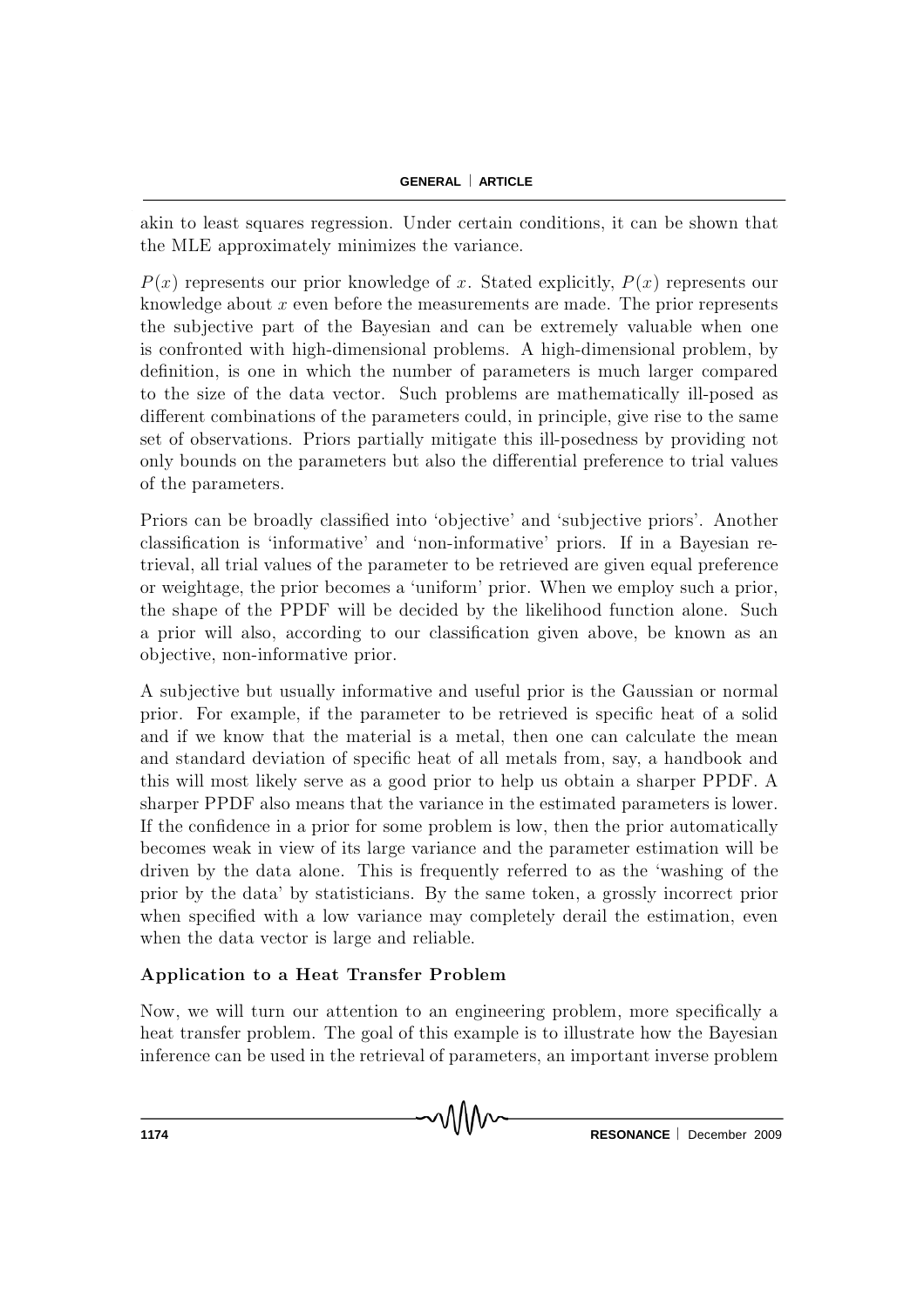is science and engineering.

Consider a first order system. A 3mm thick mild steel plate having a  $10 \text{cm} \times 15 \text{cm}$ cross-section is suspended in quiescent air at  $30^{\circ}$  C. The plate is initially at  $100^{\circ}$  C and it now undergoes cooling. The inverse problem boils down to determining the heat transfer coefficient  $h$  (which finds a place in the definition of the time constant  $\tau$ ) once a transient response of temperature vs. time is available. We would now like to examine the possibility of using Bayesian inference to determine the time constant  $\tau$ , once a measured temperature-time history is available.

The first step is to convert the general Bayes's theorem to a form suitable for use in an inverse problem like the one discussed above.

Before doing this we will look at the heat transfer problem under consideration, which is known as the forward problem in the parlance of parameter estimation.

$$
mC_{\rm p}\frac{\mathrm{d}T}{\mathrm{d}t} = -hA(T - T_{\infty}),\qquad (2)
$$

where m: mass of the plate (kg),  $C_p$ : specific heat (kJ/kg), h: heat transfer coefficient (W/m<sup>2</sup>K), A: surface area (m<sup>2</sup>),  $T_{\infty}$ : ambient temperature (K), T: temperature  $(K)$  of the plate, t: time  $(s)$ .

Let us define a temperature excess  $\theta$  as follows

$$
\theta = T - T_{\infty} \t{,} \t(3)
$$

$$
mC_{\mathbf{p}}\frac{\mathrm{d}\theta}{\mathrm{d}t} = -hA\theta\tag{4}
$$

On integration with the initial condition that at  $t=0, \theta=\theta_i$ , we have

$$
\frac{\theta}{\theta_{\rm i}} = e^{-t/\tau} \,,\tag{5}
$$

where  $\tau$  is the time constant of the system given by  $m C_p / hA$ . Denoting  $\theta / \theta_i$  as  $\phi$ , we have

$$
\phi = e^{-t/\tau} \tag{6}
$$

If we were to conduct an experiment we will obtain the transient response of the plate, i.e.,  $\phi$  (t). The inverse problem is the determination of  $\tau$  once t is available. It is evident from  $(3)$  that for every value of t, we can retrieve or obtain a value of  $\tau$ . Not all of these will be the same, consequent upon inbuilt errors. Hence, one

MMM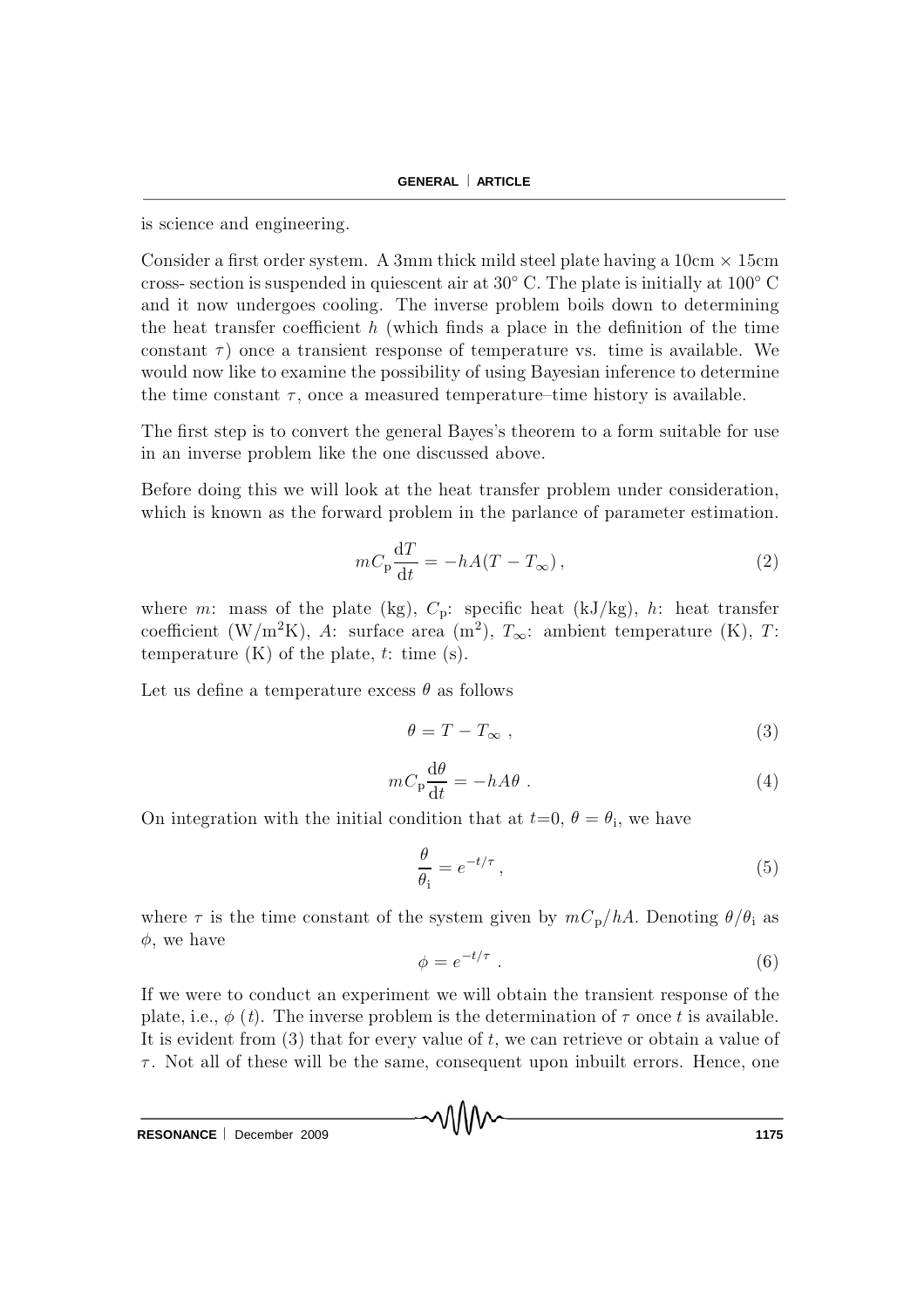#### **GENERAL ARTICLE**

has to obtain  $\tau$  in such a way that  $\sum (\phi_{\text{meas}}(t) - \phi_{\text{simulated}}(t))^2$  is minimized. We will now look at the modified form of the Bayes's theorem for use in this problem.

#### Bayesian Retrieval Algorithm

The Bayesian retrieval algorithm uses a database of pre-calculated temperature profiles for many possible values of the time constant and integrates them over the points in the database with the Bayes's theorem. Bayesian inversion methods form ally add priors (discussed earlier) to that provided by the measurements to obtain a well-posed retrieval and corresponding uncertainty estimate [2]. Bayes's theorem (equation  $(1)$ ) can be stated mathematically for the retrieval problem, in the following form for convenience:

$$
p_{\text{post}}(x|y) = \frac{p_{\text{f}}(y|x)p_{\text{pr}}(x)}{\int p_{\text{r}}(y|x)p_{\text{pr}}(x)\mathrm{d}x},\tag{7}
$$

where x represents the state vector  $(\tau)$  and y represents the vector of observations (temperatures at various values of time).  $p_p(x)$  is the prior probability density function (PDF) of the state x,  $p_f(y|x)$  is the conditional probability density function of the measurements given the state vector, and  $p_{post}(x | y)$  is the posterior probability density function of the state vector. Equation  $(7)$  is the mathem atical representation of the Bayes's theorem as explained earlier. Because we are referring to a continuous rather than a discrete case, the  $\Sigma$  sign usually seen in the definition of Bayes's theorem is replaced by the  $\int$  sign.

The retrieved parameter  $x_{\text{ret}}$  is calculated by integrating over the posterior PDF in order to determine the mean state:

$$
x_{\rm ret} = \frac{\int x p_{\rm f}(y|x) p_{\rm pr}(x) dx}{\int p_{\rm r}(y|x) p_{\rm pr}(x) dx}
$$
(8)

This is a Monte Carlo integration  $(Box 2)$  because the database points are chosen randomly.

In practice, this integral is often replaced by a sum over the cases in the database. One advantage of the Bayesian framework is that the uncertainties in retrieved parameters are naturally defined by the variance of the posterior PDF:

$$
\sigma_x^2 = \frac{\int (x - x_{\rm ret})^2 p_{\rm f}(y|x) p_{\rm pr}(x) dx}{\int p_{\rm r}(y|x) p_{\rm pr}(x) dx}, \qquad (9)
$$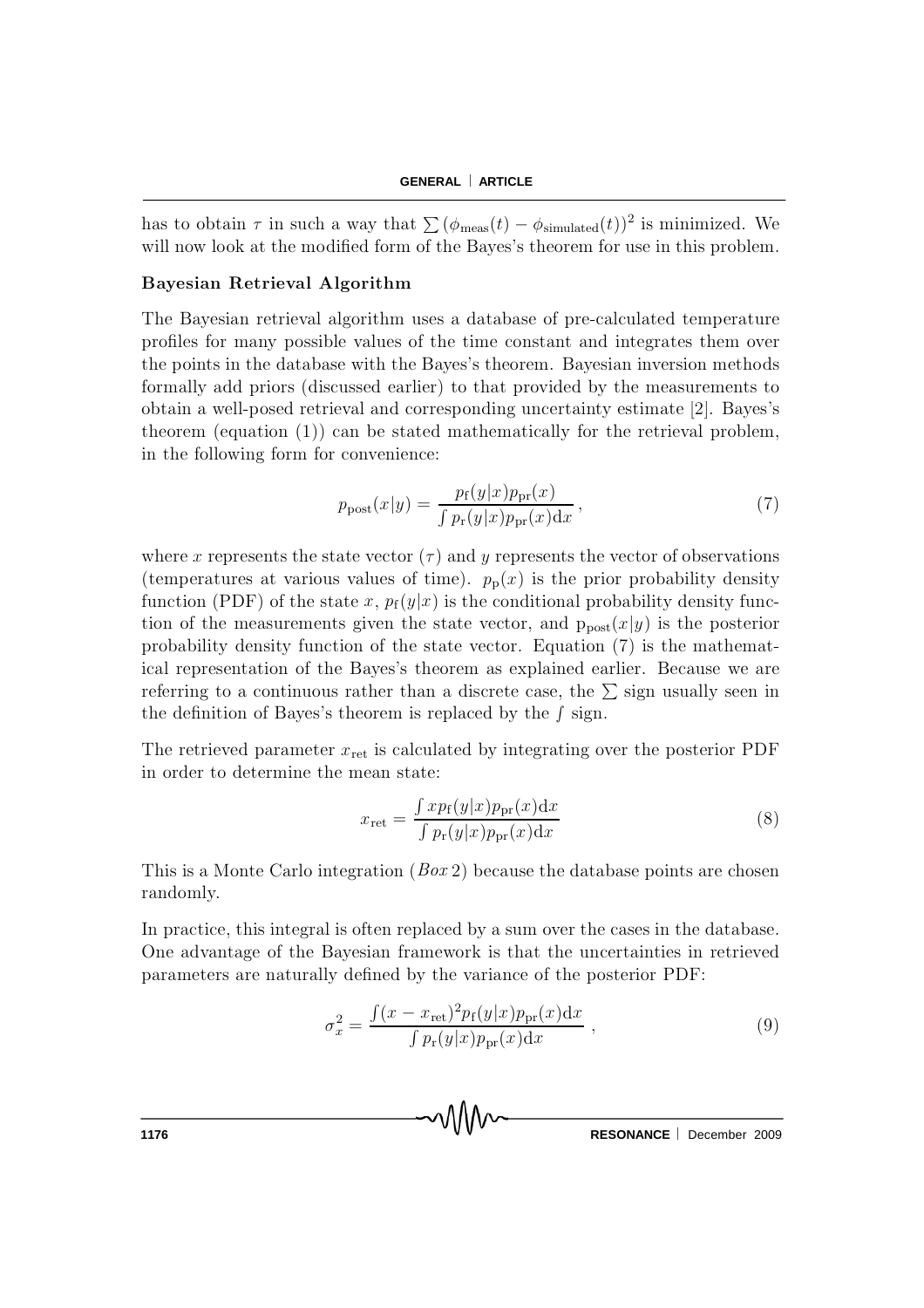#### Box 2. Monte Carlo Integration

The Monte Carlo method solves a problem by generating suitable random numbers and determining the fraction of the numbers that obey some properties. The method is useful for obtaining numerical solutions to problems which are too complicated to solve analytically. It was named by S Ulam, who in 1946 became the first mathematician to dignify this approach with a name, in honor of a relative having a propensity to gamble (Hoffman, The Man Who Loved Only Numbers: The Story of Paul Erdos and the Search for Mathematial Truth, Hyperion, New York, p.239, 1998). Nicolas Metropolis also made important contributions to the development of such methods. In order to integrate a function over a complicated domain D, Monte Carlo integration picks random points over some simple domain D' which is a superset of D, checks whether each point is within D, and estimates the area of D' (volume,  $n$ -dimensional content, etc.) as the area of D' multiplied by the fraction of points falling within D'.

where  $\sigma_x$  is the one sigma error bar in x and  $x_{ret}$  is the mean x of the posterior PDF. Another popular estimate is the maximum a *posteriori* (MAP) which is the value of the parameter  $x$  at which the PPDF becomes a maximum. In this study, we have used the mean also known as expectation to report the results of the parameter estimation process.

The conditional PDF  $p_f(y|x)$  or the likelihood function is the probability density of the measurement vector given a state vector. The forward PDFs of the measurement vector are assumed to be normally distributed about the simulated vector for each observation.

$$
p_{\rm f}(y/x) = \frac{1}{\sqrt{2\pi\sigma^2}} \exp\left(\frac{-(\varphi_{\rm meas} - \varphi_{\rm simulated})^2}{2\sigma^2}\right). \tag{10}
$$

It is assumed that the uncertainty  $\sigma$  is due to the measurement errors. Since the conditional distribution is effectively zero if the measurement vector is far from the observed one, the Bayesian algorithm interpolates between those points in the database that are reasonable matches to the observations.

As already discussed, the prior probability density function is a way of introducing other known information about the parameters. In addition, the prior distribution gives a good indication of how to choose the sam ples or cases for the database. In fact, by choosing the database points in parameter space  $x_i$  distributed according to the prior PDF, the Monte Carlo integration simplifies to

MMW

$$
x_{\rm ret} = \frac{\sum_{\rm i} x_{\rm i} p_{\rm f} (y | x_{\rm i})}{\sum_{\rm i} p_{\rm f} (y | x_{\rm i})} \quad . \tag{11}
$$

**RESONANCE** December 2009 **1177**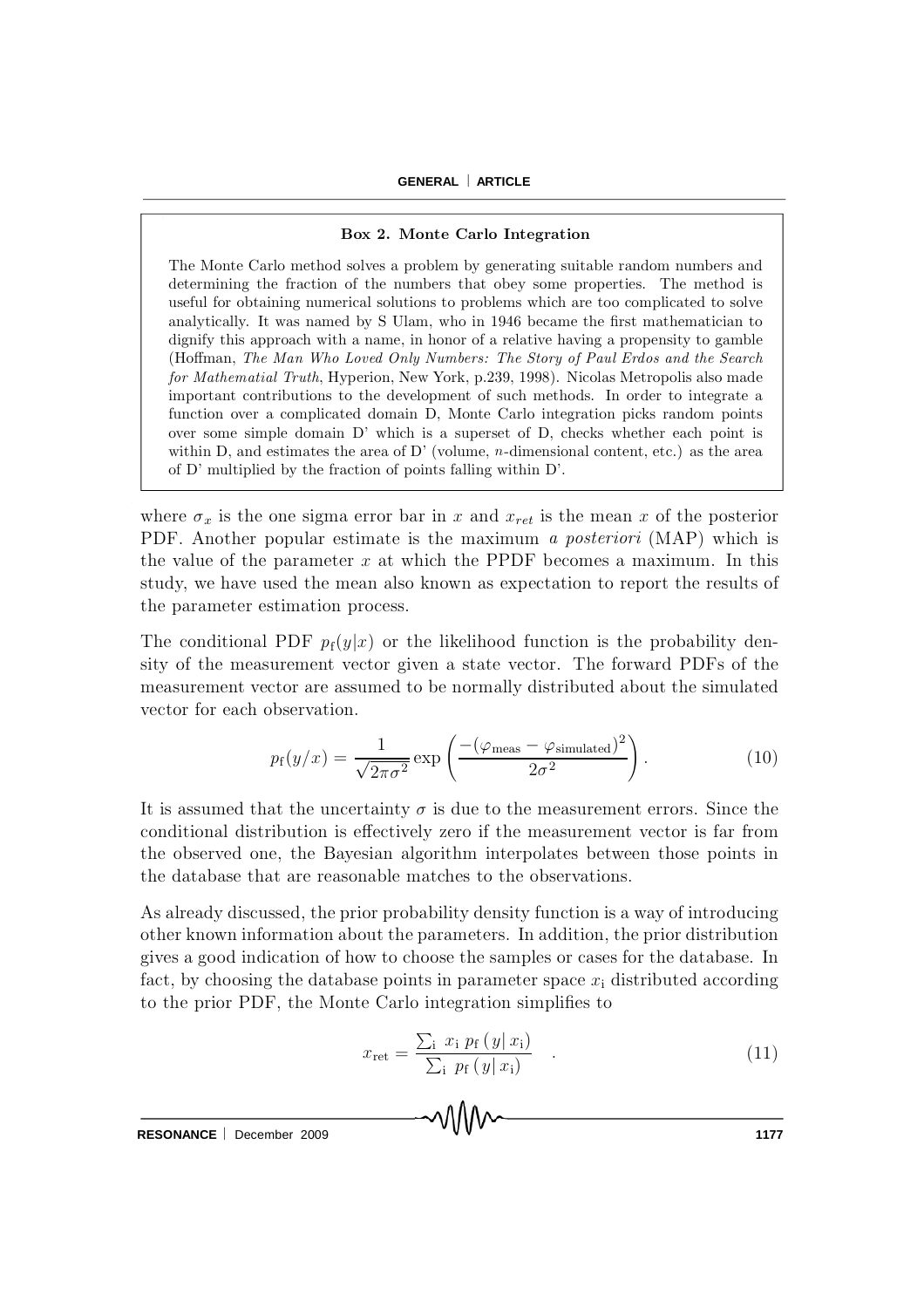The sums in the Bayesian retrieval algorithm span all points in the database. Including all the database points wastes computation time in calculating the conditional PDF for points where the PDF is effectively zero (i.e., where the measurement is far from that of the database case). The conditional PDF is the product of exponentials, and thus, is also the exponential of  $\chi^2$ .

$$
x_{\rm ret} = \frac{\sum_{\rm i} x_{\rm i} \exp\left[-(1/2)\chi_{\rm i}^2\right]}{\sum_{\rm i} \exp\left[-(1/2)\chi_{\rm i}^2\right]}; \quad x_{\rm i} \text{ from } p_{\rm p}(x),\tag{12}
$$

where  $\chi^2$  is a measure of the difference between the measurement vector and database simulated vector.

$$
\chi^2 = \sum (\phi_{\text{meas}} - \phi_{\text{simulated}})^2 / \sigma^2.
$$
 (13)

For issues related to alternative approaches for Bayesian inference and speeding up of the algorithm, the reader is advised to consult  $[1-5]$ . For the problem under consideration, first the forward problem is solved with an assumed value of the heat transfer coefficient h as 5 W/m<sup>2</sup>K resulting in a  $\tau$  of 1060 s. The measurement error  $\sigma$  is assumed to be 0.1, which is reasonable for the system under consideration. For the purposes of algorithm testing, it would suffice if we determine a temperature time history of the plate with this value of time constant for a time interval, say 0 to 2500 s. This would serve as the 'measured' temperature history. Once the basic procedure is in place, Gaussian noise may be added to the temperatures and the effect of noise on the retrievals can be studied.

For the purpose of demonstrating the Bayesian retrieval for this problem, temperature-time profiles were simulated for 11 values of the time constant ranging from 500s to 1500s in steps of 100s. Figure 1 shows some representative plots along with the 'measured' data.

Table 1 gives the results obtained by using the formulation discussed above.

Therefore  $\tau = 948.46/0.8874 = 1068.8$  From Table 1, it is clear that the retrieved value of the time constant  $\tau$  (1068.8) is very close to the actual value of 1060 s. Column 4 gives the likelihood function. It can be seen that whenever the assumed value of  $\tau$  is close to the true value, the likelihood function has a high value, as expected.

It can be seen that the Bayesian inference gives a weighted mean of all the samples, with higher weights being assigned to those samples that match the observations more closely. Furthermore, with just 10 simulated profiles, and no special a priori

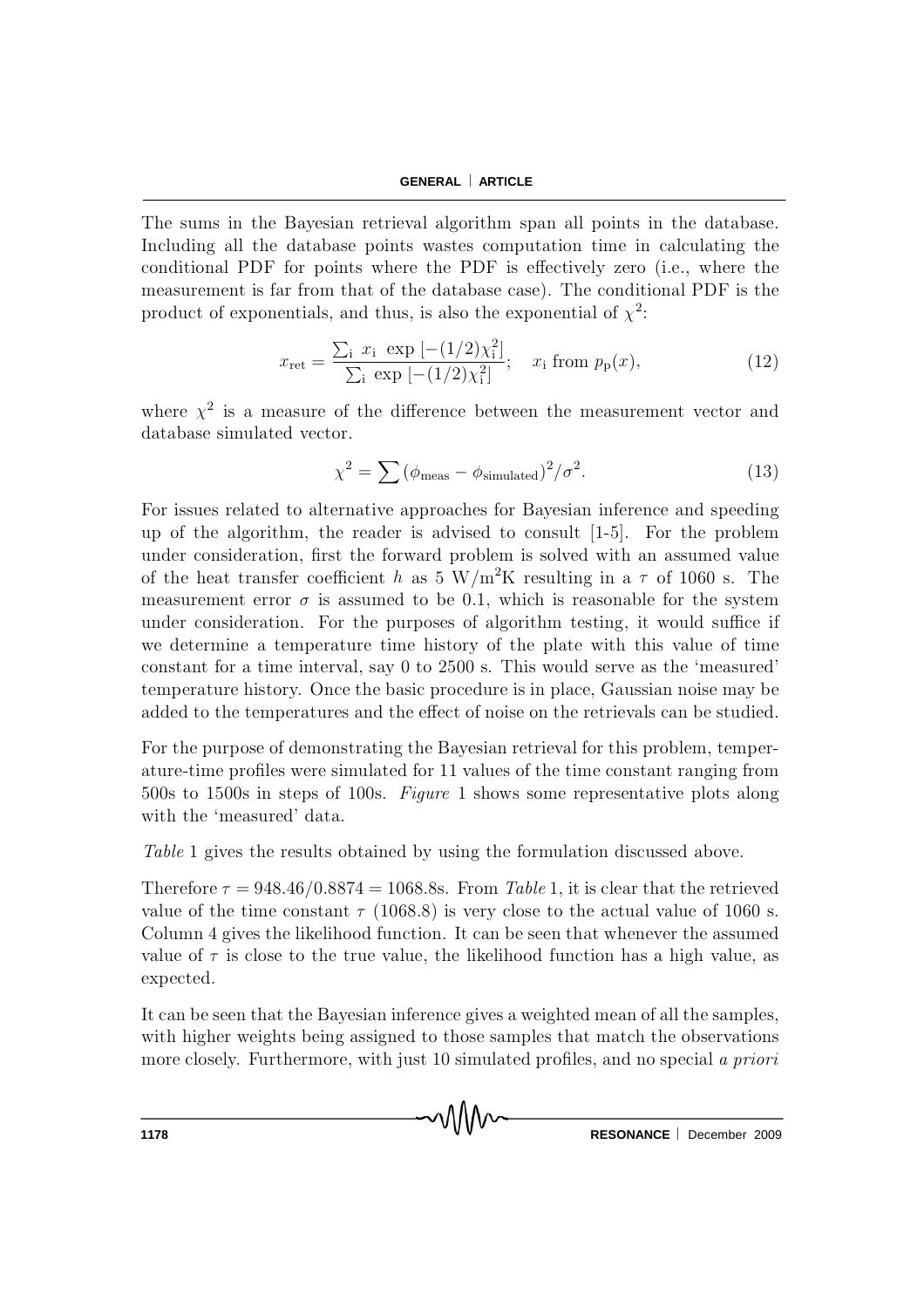**GENERAL ARTICLE**



*Figure 1. Simulated temperature profiles for the problem of cooling of the first order system. Also shown is the 'measured' profile(withouttheaddition of the Gaussian noise).*

distribution modeling, we are able to retrieve the parameter of interest with good accuracy.

As mentioned earlier, column 4 of Table 1 shows the Posterior Probability Density Function (PPDF) of various values of the time constant  $\tau$  for the set of measurements  $\theta$  vs. t. It will be instructive to look at the variation of the posterior PDF

| S.No | $\tau_i$ , S | $\chi^2$ |           | $\exp(-\chi^2/2)$ $\tau_i \exp(-\chi^2/2)$ |
|------|--------------|----------|-----------|--------------------------------------------|
|      |              |          |           |                                            |
| 1    | 500          | 382.2    |           |                                            |
| 2    | 600          | 228.9    |           |                                            |
| 3    | 700          | 124.9    |           |                                            |
| 4    | 800          | 58.4     |           |                                            |
| 5    | 900          | 19.9     | 4.82 E-05 | 0.0433                                     |
| 6    | 1000         | 2.52     | 0.283     | 283.1                                      |
| 7    | 1100         | 1.02     | 0.601     | 661.2                                      |
| 8    | 1200         | 11.35    | 3.43E-03  | 4.12                                       |
| 9    | 1300         | 30.49    | 2.39E-07  | $3.1E-04$                                  |
| 10   | 1400         | 56.1     |           |                                            |
| 11   | 1500         | 86.5     |           |                                            |
|      |              | Σ        | 0.8874    | 948.46                                     |

*Table 1. Numerical results for the example problem. The normalizing factor 1/* **2π** *that appears in the original formulationhasbeenomittedfromboth the denominator and numerator for convenience).*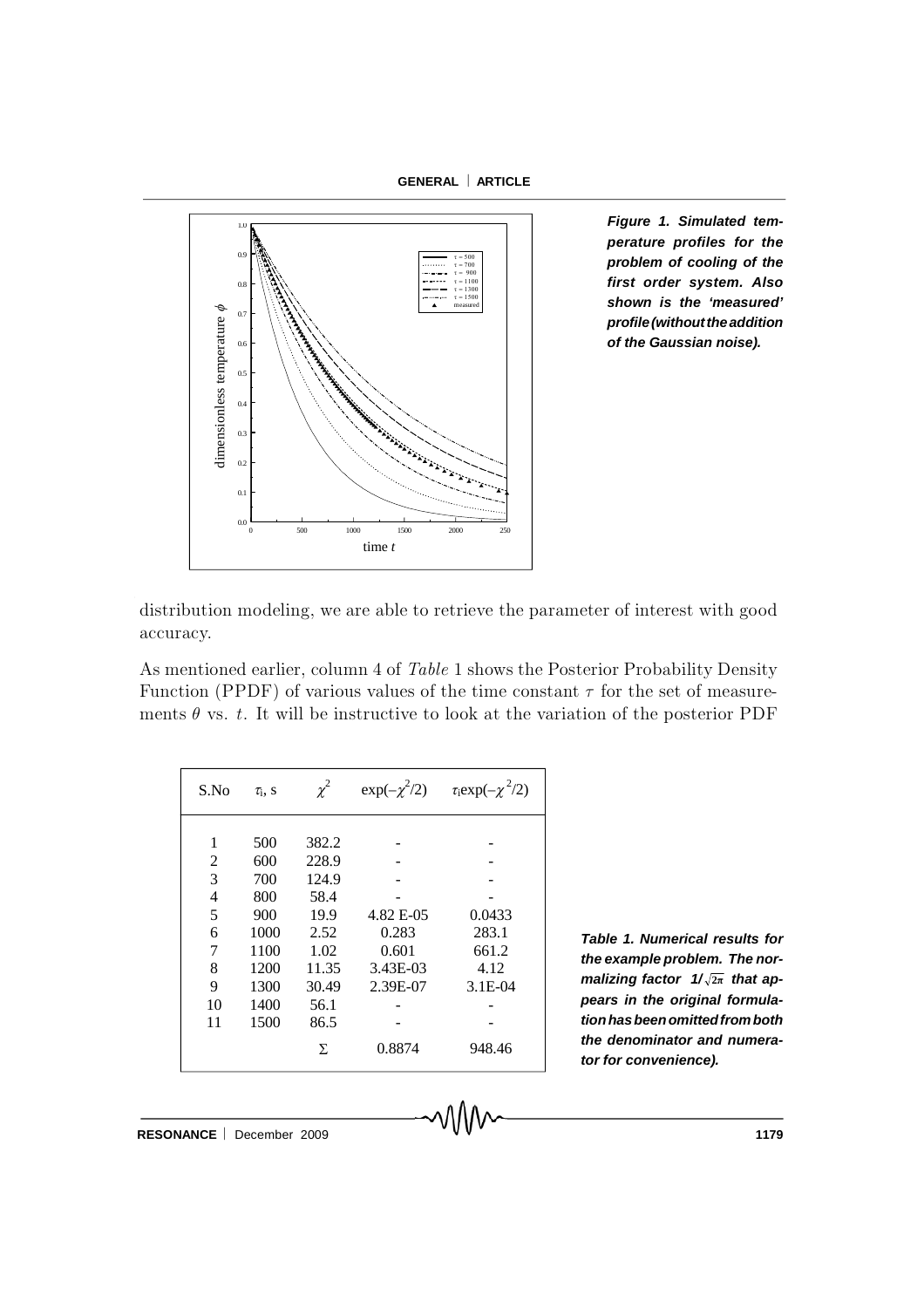**GENERAL ARTICLE**





with respect to the sample size. In the table, 11 values of  $\tau$  have been used. Suppose we were to use, say, 41 values of  $\tau$ , i.e.,  $\tau$  is in steps of 25 s starting from 500 s and going up to 1500 s; one would expect the PDF to become taller and sharper. Figure 2 confirms this.

From Figure 2, it is clear that when the sampling size for  $\tau$  obtained with step size of 25 s is used, the PPDF obtained is taller and sharper than when a step size of 100 s is used.

## Retrieval Using Linear Regression

Naturally, a question might be raised on why the method of least squares cannot be used in the cooling case discussed above. It seems perfectly logical to plot log  $(\theta)$  against time t. The inverse of the slope should give the value of the retrieved parameter (time constant in this case). In the problem discussed above, we can use linear regression analysis to retrieve the parameter. Rewriting  $(6)$ , and taking logarithms on both the sides, we get the following equation:

$$
\ln \theta = \ln \theta_{i} - t/\tau. \tag{14}
$$

Now, if ln  $(\theta)$  is plotted against time t, the reciprocal of the slope of the curve gives us an estimate of  $\tau$  (See Figure 3). From the figure, it is clear that a good plot is possible and the retrieved parameter is much closer to the actual value. We get a value of 1057 s for the time constant. In this case by taking the logarithm a linear equation is obtained and this results in an accurate estim ate of the parameter. This method gives accurate results when the error is on the lower side. When the noise in measurement measurement exceeds  $5\%$ , the parameter retrieved using this method deviates from the real answer. Hence the Bayesian

า\\\\∧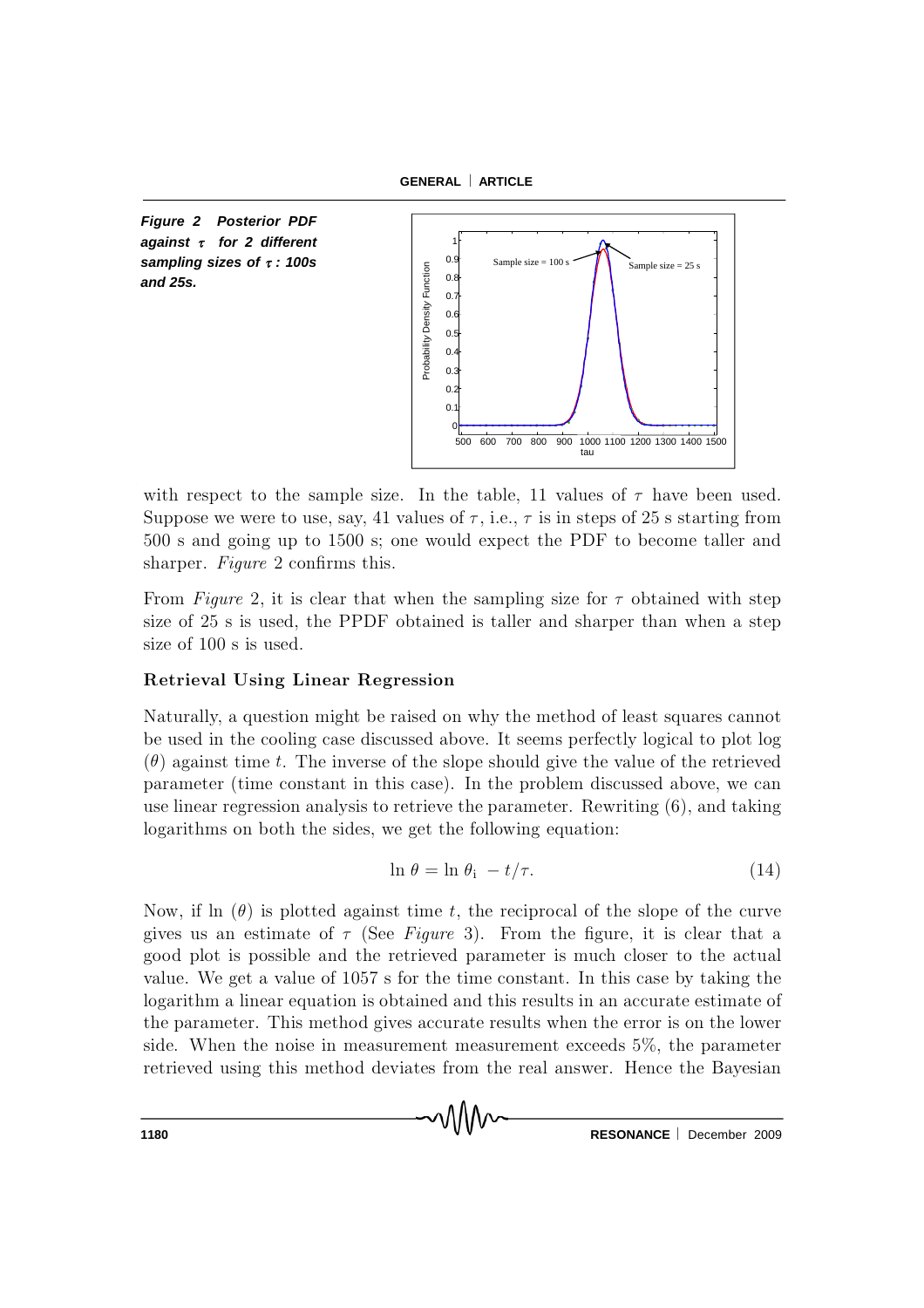



*Figure 3 (left). Parameter retrieval using linear regression of the first order system discussed above (noise not included).*

## *Figure 4 (right). Parameter retrieval using linear regression of the first order system discussed in the text (noise included).*

scores over this method, as a measurement error of  $5\%$  is common. This is an em pirical observation based on the results for a few representative values of the experimental errors.

Furthermore, in the case where more than one parameter is to be retrieved, the least squares method cannot be used. The disadvantage in this method can be clearly seen in Figure 4. The method actually fails when the error in measurement is high.

## Retrieval Using Linear Regression, with Noise in the Measured Values

From Figure 4, it is evident that this method fails to retrieve the parameter. In fact it was observed that this method failed when the error was above 0.05. The noise introduced was based on the error in measurement and hence the measurement error had a direct bearing on the noise. Furthermore, the retrieved value of the time constant  $\tau$  was 933 s for an initial temperature difference of 50 K.

# Retrieval Using Bayesian, with Noise in the Measured Values

Bayesian inference was again used to retrieve the parameter after the addition of noise (normal distribution) on the measured values. The retrieved value of the time constant is used to plot the dimensionless temperature against time in Figure 5. Bayesian can thus be used to successfully retrieve the time constant even when error is introduced in the measured values. Using Bayesian retrieval, the time constant  $\tau$  turned out to be 1050 s which is fairly accurate. Hence,